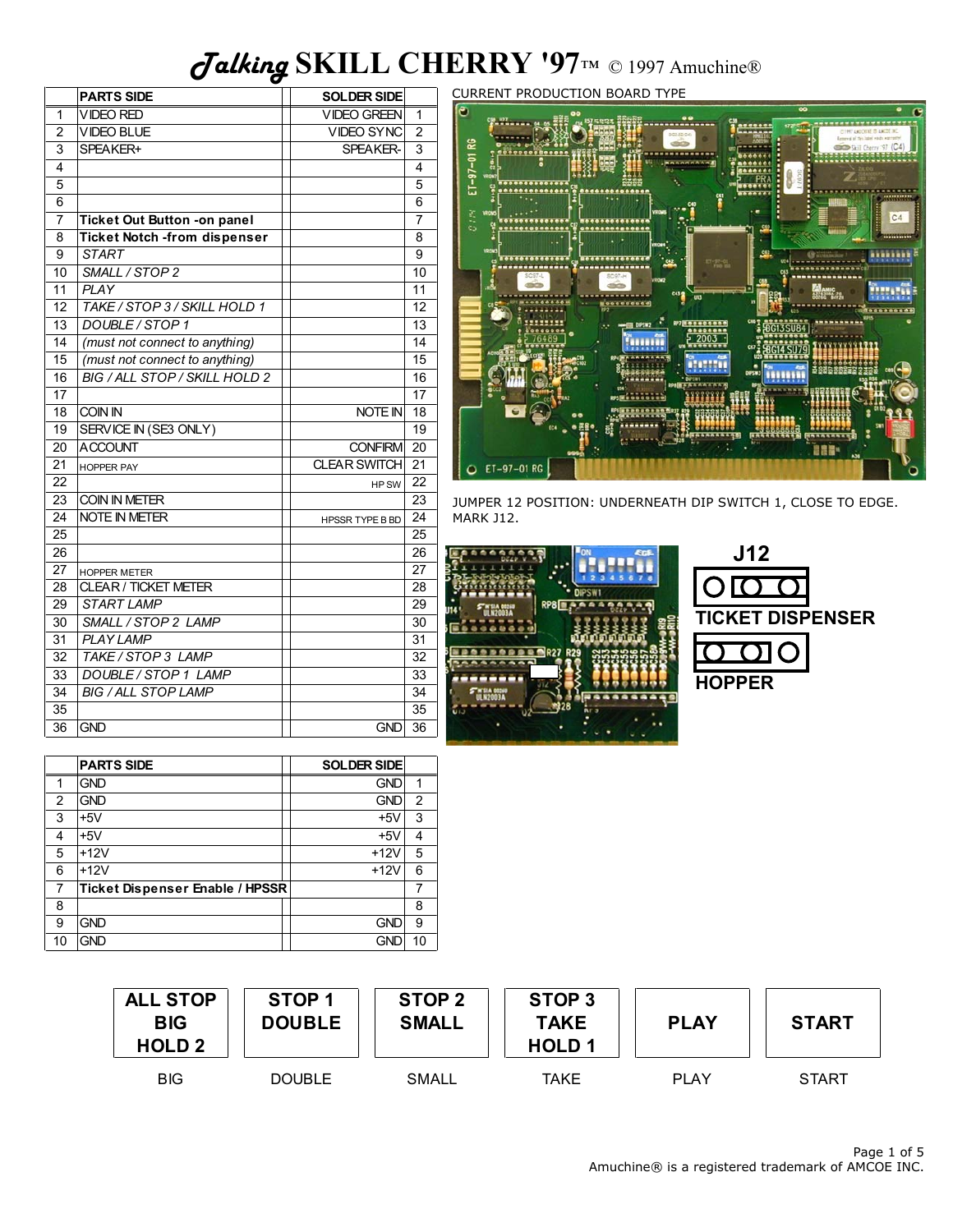*Talking* **SKILL CHERRY '97**™ © 1997 Amuchine® (Version 3.51)

| DIP SW <sub>1</sub>     |                 |                        | 2                      | 3                      | 4          | 5                      | 6                      |                 | 8                      |
|-------------------------|-----------------|------------------------|------------------------|------------------------|------------|------------------------|------------------------|-----------------|------------------------|
|                         | 55% Level 8     | OFF                    | <b>OFF</b>             | <b>OFF</b>             |            |                        |                        |                 |                        |
|                         | 60% Level 7     | $\overline{\text{ON}}$ | <b>OFF</b>             | <b>OFF</b>             |            |                        |                        |                 |                        |
|                         | 65% Level 6     | OFF                    | $\overline{\text{ON}}$ | <b>OFF</b>             |            |                        |                        |                 |                        |
| <b>GAME PERCENTAGE</b>  | 70% Level 5     | ON                     | $\overline{\text{ON}}$ | <b>OFF</b>             |            |                        |                        |                 |                        |
| (Level Of Difficulty)   | 75% Level 4     | <b>OFF</b>             | <b>OFF</b>             | $\overline{ON}$        |            |                        |                        |                 |                        |
|                         | 80% Level 3     | ON                     | <b>OFF</b>             | $\overline{ON}$        |            |                        |                        |                 |                        |
|                         | 85% Level 2     | OFF                    | ON                     | $\overline{ON}$        |            |                        |                        |                 |                        |
|                         | 90% Level 1     | ON                     | $\overline{\text{ON}}$ | $\overline{\text{ON}}$ |            |                        |                        |                 |                        |
|                         | 8               |                        |                        |                        | OFF        | <b>OFF</b>             | <b>OFF</b>             |                 |                        |
|                         | 10              |                        |                        |                        | ON         | OFF                    | <b>OFF</b>             |                 |                        |
|                         | 24              |                        |                        |                        | OFF        | ON                     | <b>OFF</b>             |                 |                        |
| <b>MAXIMUM</b>          | 32              |                        |                        |                        | ON         | $\overline{\text{ON}}$ | <b>OFF</b>             |                 |                        |
| <b>PLAY</b>             | 40              |                        |                        |                        | <b>OFF</b> | <b>OFF</b>             | $\overline{ON}$        |                 |                        |
|                         | 48              |                        |                        |                        | ΟN         | OFF                    | ON                     |                 |                        |
|                         | 64              |                        |                        |                        | OFF        | $\overline{ON}$        | $\overline{\text{ON}}$ |                 |                        |
|                         | 80              |                        |                        |                        | ΟN         | ON                     | $\overline{\text{ON}}$ |                 |                        |
|                         | $\overline{8}$  |                        |                        |                        |            |                        |                        | OFF             | <b>OFF</b>             |
| <b>MINIMUM PLAY FOR</b> | 10              |                        |                        |                        |            |                        |                        | $\overline{ON}$ | <b>OFF</b>             |
| <b>BONUS</b>            | $\overline{16}$ |                        |                        |                        |            |                        |                        | <b>OFF</b>      | ON                     |
|                         | 24              |                        |                        |                        |            |                        |                        | ON              | $\overline{\text{ON}}$ |

| DIP SW <sub>2</sub>                            |                 |            | 2   | 3   | 4               | 5          | 6          |                 | $\overline{8}$ |
|------------------------------------------------|-----------------|------------|-----|-----|-----------------|------------|------------|-----------------|----------------|
| <b>DOUBLE</b>                                  | $\overline{NO}$ | <b>OFF</b> |     |     |                 |            |            |                 |                |
| <b>GAME</b>                                    | <b>YES</b>      | ON         |     |     |                 |            |            |                 |                |
| NON-STOP                                       | $\overline{NO}$ |            | OFF |     |                 |            |            |                 |                |
| <b>SPINNING</b>                                | <b>YES</b>      |            | ON  |     |                 |            |            |                 |                |
|                                                |                 |            |     | OFF | <b>OFF</b>      | <b>OFF</b> |            |                 |                |
|                                                | 2               |            |     | OΝ  | <b>OFF</b>      | <b>OFF</b> |            |                 |                |
|                                                | 4               |            |     | OFF | $\overline{ON}$ | <b>OFF</b> |            |                 |                |
| COIN IN                                        | 5               |            |     | OΝ  | ON              | <b>OFF</b> |            |                 |                |
|                                                | 10              |            |     | OFF | <b>OFF</b>      | ON         |            |                 |                |
|                                                | 20              |            |     | OΝ  | <b>OFF</b>      | ON         |            |                 |                |
|                                                | 25              |            |     | OFF | ON              | ON         |            |                 |                |
|                                                | 100             |            |     | ON  | ON              | ON         |            |                 |                |
|                                                | 100             |            |     |     |                 |            | OFF        | <b>OFF</b>      |                |
| NOTE IN                                        | 200             |            |     |     |                 |            | ON         | <b>OFF</b>      |                |
|                                                | 500             |            |     |     |                 |            | <b>OFF</b> | $\overline{ON}$ |                |
|                                                | 1000            |            |     |     |                 |            | <b>ON</b>  | ON              |                |
| <b>WARNING: THIS SWITCH MUST BE ALWAYS OFF</b> |                 |            |     |     |                 |            |            |                 | <b>OFF</b>     |

| DIP SW <sub>3</sub>         |                    | 1          | $\overline{2}$  | 3               | 4               | $\overline{5}$  | 6                      | 7                      | 8                      |
|-----------------------------|--------------------|------------|-----------------|-----------------|-----------------|-----------------|------------------------|------------------------|------------------------|
|                             | 1                  | <b>OFF</b> | <b>OFF</b>      |                 |                 |                 |                        |                        |                        |
| <b>MIN PLAY</b>             | $\overline{\bf 8}$ | ON         | <b>OFF</b>      |                 |                 |                 |                        |                        |                        |
| <b>TO START</b>             | 10                 | <b>OFF</b> | $\overline{ON}$ |                 |                 |                 |                        |                        |                        |
|                             | $\overline{16}$    | ON         | $\overline{ON}$ |                 |                 |                 |                        |                        |                        |
| MAX COIN IN & NOTE IN       | 1000               |            |                 | <b>OFF</b>      | <b>OFF</b>      |                 |                        |                        |                        |
| <b>POINT</b>                | 5000               |            |                 | $\overline{ON}$ | <b>OFF</b>      |                 |                        |                        |                        |
| (no more coin in / note in  | 10000              |            |                 | <b>OFF</b>      | $\overline{ON}$ |                 |                        |                        |                        |
| but not affect w in points) | 90000              |            |                 | ON              | $\overline{ON}$ |                 |                        |                        |                        |
|                             |                    |            |                 |                 |                 | OFF.            | OFF I                  | OFF I                  | <b>OFF</b>             |
|                             | 4                  |            |                 |                 |                 | ON              | <b>OFF</b>             | <b>OFF</b>             | <b>OFF</b>             |
|                             | $\overline{5}$     |            |                 |                 |                 | <b>OFF</b>      | $\overline{ON}$        | <b>OFF</b>             | <b>OFF</b>             |
|                             | 10                 |            |                 |                 |                 | ON              | ON                     | <b>OFF</b>             | <b>OFF</b>             |
|                             | $\overline{15}$    |            |                 |                 |                 | <b>OFF</b>      | <b>OFF</b>             | $\overline{ON}$        | <b>OFF</b>             |
|                             | $\overline{20}$    |            |                 |                 |                 | $\overline{ON}$ | <b>OFF</b>             | ON                     | <b>OFF</b>             |
|                             | $\overline{25}$    |            |                 |                 |                 | <b>OFF</b>      | $\overline{ON}$        | $\overline{ON}$        | <b>OFF</b>             |
| CLEAR/                      | 30                 |            |                 |                 |                 | $\overline{ON}$ | $\overline{ON}$        | ON                     | <b>OFF</b>             |
| <b>TICKET UNIT</b>          | 40                 |            |                 |                 |                 | <b>OFF</b>      | <b>OFF</b>             | <b>OFF</b>             | $\overline{\text{ON}}$ |
|                             | 50                 |            |                 |                 |                 | ON              | <b>OFF</b>             | <b>OFF</b>             | $\overline{\text{ON}}$ |
| <b>SERVICE IN</b>           | 60                 |            |                 |                 |                 | <b>OFF</b>      | $\overline{\text{ON}}$ | <b>OFF</b>             | $\overline{\text{ON}}$ |
| (EXCEPT 1)                  | $\overline{75}$    |            |                 |                 |                 | $\overline{ON}$ | $\overline{\text{ON}}$ | <b>OFF</b>             | $\overline{ON}$        |
|                             | 80                 |            |                 |                 |                 | <b>OFF</b>      | <b>OFF</b>             | $\overline{\text{ON}}$ | $\overline{\text{ON}}$ |
|                             | 100                |            |                 |                 |                 | $\overline{ON}$ | <b>OFF</b>             | $\overline{ON}$        | $\overline{\text{ON}}$ |
|                             | 200                |            |                 |                 |                 | <b>OFF</b>      | $\overline{ON}$        | $\overline{ON}$        | $\overline{\text{ON}}$ |
|                             | 500                |            |                 |                 |                 | $\overline{ON}$ | $\overline{ON}$        | ON                     | $\overline{\text{ON}}$ |

Continue on next page Dip Switch 4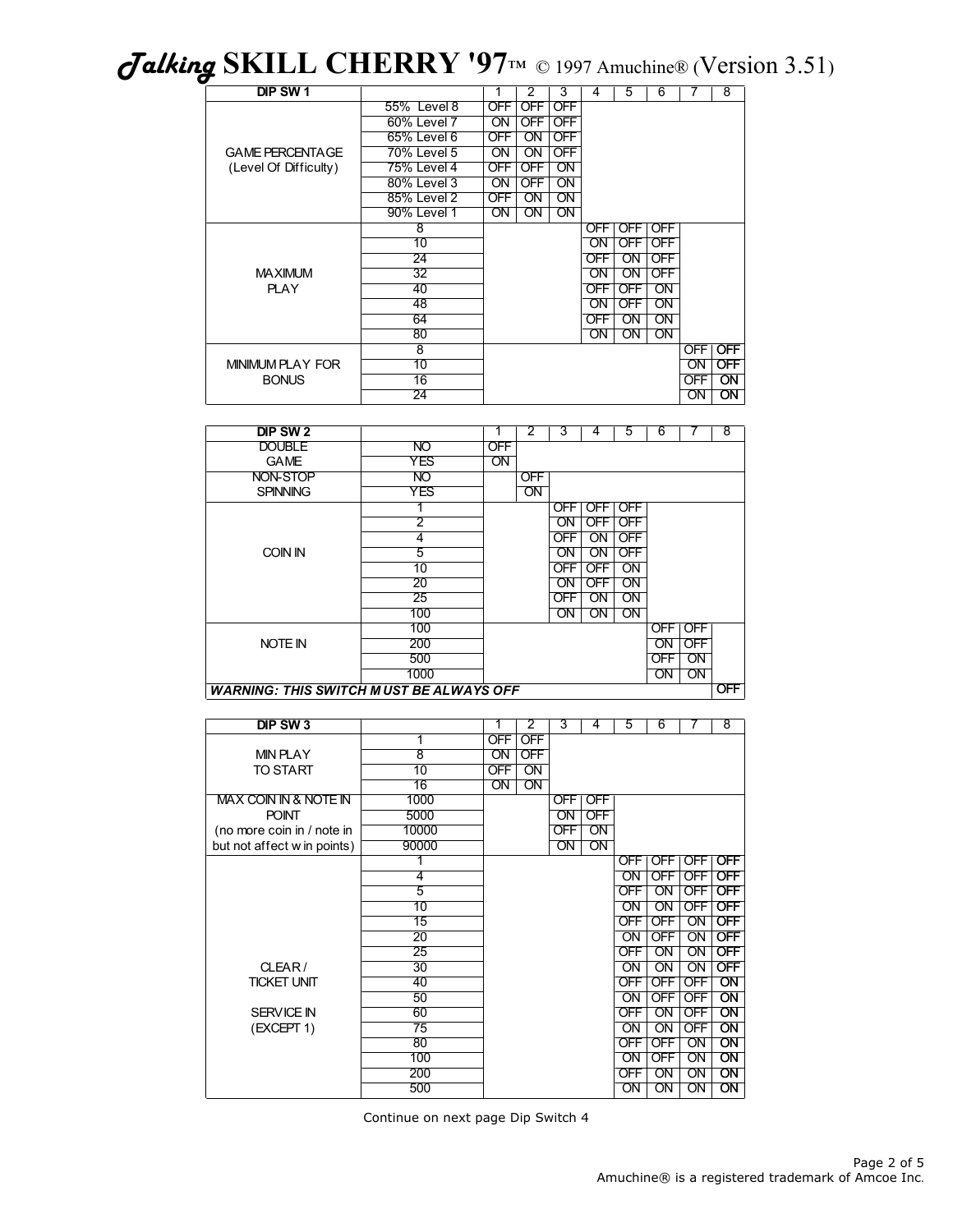*Talking* **SKILL CHERRY '97**™ © 1997 Amuchine® (Version 3.51)

| DIP SW <sub>4</sub>              |                                | 1               | $\overline{2}$          | 3                   | 4          | 5                        | 6                                | 7                               | $\overline{8}$         |  |
|----------------------------------|--------------------------------|-----------------|-------------------------|---------------------|------------|--------------------------|----------------------------------|---------------------------------|------------------------|--|
| <b>CHECK</b>                     | <b>NO</b>                      | <b>OFF</b>      |                         |                     |            |                          |                                  |                                 |                        |  |
| <b>ACCOUNT</b>                   | <b>YES</b>                     | $\overline{ON}$ |                         |                     |            |                          |                                  |                                 |                        |  |
| <b>SHOW IN CONFIRM</b>           | <b>PERCENTAGE</b>              |                 | <b>OFF</b>              |                     |            |                          |                                  |                                 |                        |  |
| <b>SCREEN</b>                    | <b>LEVEL OF DIFFICULTY</b>     |                 | $\overline{ON}$         |                     |            |                          |                                  |                                 |                        |  |
| <b>INITIAL BONUS SETTING</b>     | TYPE <sub>1</sub>              |                 |                         | OFF                 |            | must reset program after |                                  |                                 |                        |  |
| <b>AFTER RESET</b>               | TYPE <sub>2</sub>              |                 |                         | $\overline{ON}$     | change     |                          |                                  |                                 |                        |  |
| <b>BONUS</b>                     | <b>NO</b>                      |                 |                         |                     |            |                          |                                  | OFF   must reset program        |                        |  |
| <b>ACCUMULATION</b>              | <b>YES</b>                     |                 |                         |                     |            |                          | ON after change                  |                                 |                        |  |
| <b>AUTO TICKET</b>               | $\overline{NO}$                |                 | must reset program      |                     |            | <b>OFF</b>               |                                  |                                 |                        |  |
| <b>DISPENSE</b>                  | <b>YES</b>                     |                 | after change            |                     |            | $\overline{ON}$          |                                  |                                 |                        |  |
|                                  | <b>CONTINUOUS</b>              |                 |                         |                     |            |                          | <b>OFF</b>                       | <b>OFF</b>                      | <b>OFF</b>             |  |
|                                  | <b>MAX 1 TICKET PER GAME</b>   |                 |                         |                     |            |                          | ON                               | <b>OFF</b>                      | <b>OFF</b>             |  |
|                                  | <b>MAX 2 TICKETS PER GAME</b>  |                 |                         |                     |            |                          | <b>OFF</b>                       | ON                              | <b>OFF</b>             |  |
| <b>TICKET DISPENSE</b>           | <b>MAX 3 TICKETS PER GAME</b>  |                 |                         |                     |            |                          | $\overline{ON}$                  | $\overline{ON}$                 | <b>OFF</b>             |  |
| <b>MODE</b>                      | <b>MAX 4 TICKETS PER GAME</b>  |                 |                         |                     |            |                          | <b>OFF</b>                       | <b>OFF</b>                      | $\overline{ON}$        |  |
|                                  | <b>MAX 5 TICKETS PER GAME</b>  |                 |                         |                     |            |                          | ON                               | <b>OFF</b>                      | $\overline{ON}$        |  |
|                                  | <b>MAX 8 TICKETS PER GAME</b>  |                 |                         |                     |            |                          | <b>OFF</b>                       | $\overline{ON}$                 | $\overline{\text{ON}}$ |  |
|                                  | <b>MAX 10 TICKETS PER GAME</b> |                 |                         |                     |            |                          | $\overline{ON}$                  | $\overline{ON}$                 | $\overline{ON}$        |  |
|                                  |                                |                 |                         | <b>VERSION 3.51</b> |            |                          |                                  |                                 |                        |  |
|                                  |                                |                 |                         |                     |            |                          |                                  |                                 |                        |  |
| DIP SW <sub>5</sub>              |                                | 1               | 2                       | 3                   | 4          | 5                        | 6                                | 7                               | 8                      |  |
| Limit score of each game         | $\overline{NO}$                |                 | <b>OFF</b>              |                     |            |                          |                                  |                                 |                        |  |
| to max $10 \times$ bet or \$5.00 | <b>YES</b>                     |                 | $\overline{ON}$         |                     |            |                          |                                  | (must also turn sw $4 \# 5$ ON) |                        |  |
| Play remaining score             | $\overline{NO}$                |                 |                         | <b>OFF</b>          |            |                          |                                  |                                 |                        |  |
| when no credit                   | $\overline{YES}$               |                 |                         |                     |            |                          | $\overline{ON}$ (sw 4#5 ON also) |                                 |                        |  |
| Reset remaining score            | $\overline{NO}$                |                 |                         |                     | <b>OFF</b> |                          |                                  |                                 |                        |  |
| to zero                          | YES                            |                 |                         |                     |            |                          |                                  | ON $ (sw 4 # 5 ON also) $       |                        |  |
| <b>TICKET DISPENSE</b>           | <b>USE TDDD</b>                | (built-in)      |                         |                     |            | OFF                      |                                  |                                 |                        |  |
| <b>FROM SCORE</b>                | <b>USE INTERFACE</b>           |                 |                         |                     |            | $\overline{ON}$          |                                  | (sw 4 # 5 ON)                   |                        |  |
| <b>REEL SPEED</b>                | <b>SLOW</b>                    |                 | Turn machine off and on |                     |            |                          | <b>OFF</b>                       |                                 |                        |  |
| (VERSION 2.3)                    | <b>FAST</b>                    |                 | after change.           |                     |            |                          | $\overline{ON}$                  |                                 |                        |  |
| <b>TALKING</b>                   | <b>VERY LITTLE</b>             |                 | Turn machine off and on |                     |            |                          |                                  | <b>OFF</b>                      |                        |  |
| (VERSION 2.1)                    | <b>FULL</b>                    |                 | after change.           |                     |            |                          |                                  | $\overline{ON}$                 |                        |  |
| <b>COUNT GAME</b>                | $\overline{NO}$                |                 | Turn machine off and on |                     |            |                          |                                  |                                 | <b>OFF</b>             |  |

Dip Switch 5 is underneath the Top Board. They can be easily adjusted by using a small screwdriver or toothpick. **Do not** take off the Top Board to adjust. **Must reset board after change of program ROM.** All versions after those specified above will have similar functions included. **Switches not shown are not used and should be set at OFF.**

COUNT GAME NO Turn machine off and on TO ISSUE TICKET THE STATE RESERVED FOR A LIFE After change.

## **Features of Skill Cherry '97 Version 3.51**

- 2 Skill Hold. When no winning, player can hold 2 lines with a pair of same symbol. 2 separate buttons are used, each working independently, to select various possible combinations. (See explanation of Skill Hold)
- $\Rightarrow$  Ticket Dispenser Direct Drive and "Ticket Empty" (no ticket) Detection. No interface board is required. A big savings and convenient way to use ticket dispenser. (See Connection Diagram of Ticket Dispenser Direct Drive) Revised TDDD can memorize last ticket out status when out of ticket and can continue to issue ticket after reload.
- $\Rightarrow$  A wide range of Clear/Ticket Unit (how many points to issue 1 ticket) can be selected by dip switch.
- $\Rightarrow$  Ticket Dispense Mode can be set to CONTINUOUS (issue all tickets when Ticket Out Button is activated), MAX 1,2,3,4,5,8, or 10 TICKETS PER GAME.
- $\Rightarrow$  Auto Ticket Dispense (Version 3.51 has an option to choose using Ticket Dispenser Direct Drive or external interface.) When "ON", points won are collected separately to SCORE (will be on screen when Auto Ticket Dispense is "ON") first. When points in SCORE equal to or exceed Ticket Unit, ticket(s) will be dispensed as Ticket Dispense Mode selected. It is for no accumulation of points won back to POINTS for replay. (Also, see Limit Score to max 10 x Bet or \$5.00)
- $\Rightarrow$  Advanced Count Game feature. (See detail explanation)
- $\Rightarrow$  Non-stop spinning replaces the old skill time spinning.
- $⇒$  Bonus Accumulation can be set at "NO" (same as fixed Bonus), that means no increase and always equals to BASE selected, or "YES" which works in usual progressive manner.
- $\Rightarrow$  Show maximum coin in limit has been removed. Instead LAST PLAY will be shown on screen. LAST PLAY is the bet of previous game. It can be used to verify whether minimum play for bonus condition is met in case there are symbols, which may constitute certain bonus conditions, are seen and bet has already been reset to zero. LAST PLAY is zero when coming from DEMO mode.
- $\Rightarrow$  Check Account Screen has been simplified to show very basic information only. Instead, an automatic warning system is installed. When there is error in the program or mistake in computation, a message " ERROR - reset board now " will appear. When there is possibility of data overthrow, which will affect computation, a message " OVERTHROW - reset board now " will appear. By using version 3.6 users do not have to worry about when to reset board or shall it be reset. Only certain dip switch changes need to reset board (see dip switch diagrams), otherwise, reset when warning comes out. (Check account when PLAY (bet) is zero)
- $\Rightarrow$  Dispense ticket from SCORE using TDDD or external interface. When using Auto Ticket Dispense, there is an option to use built-in TDDD (Ticket Dispenser Direct Drive - no interface required) to drive ticket dispenser or to use a printer interface (designed by the same designer and is available from major distributors) to drive printer.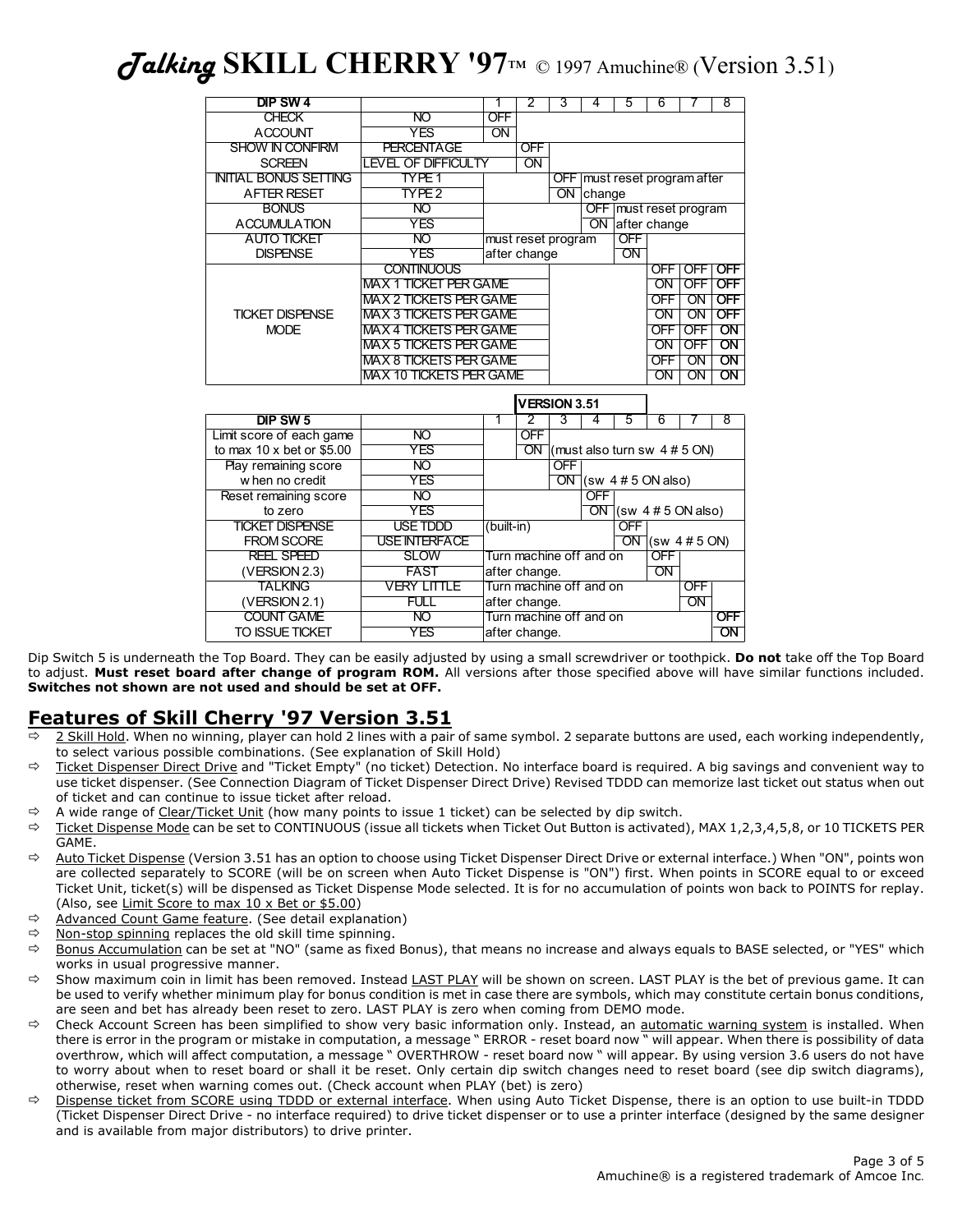## *Talking* **SKILL CHERRY '97**™ © 1997 Amuchine® (Version 3.51)

- Ö NEW **LIMIT SCORE TO MAX 10 X BET OR \$5.00 WHICHEVER IS LESS.** Dip Switch 5 # 2 and Dip Switch  $4 \# 5$  must be both "ON" in order to use this option. For every game play (count each single bet), including double & bonus games, regardless of win points, only a maximum of 10 x bet or a maximum of \$5.00 equivalent whichever is less will be collected to SCORE. Any win point(s) in excess of permissible score will be added to CREDIT. Only points in SCORE can be redeemed for tickets; points in CREDIT can never be converted to tickets, they are used to play game only. Either Built-in TDDD or external interface can be used to dispense ticket. Dispense action must be activated manually; there is no auto ticket dispense action though dip switch 4 # 5 is ON. (When both Dip Switch 5 # 2 & Dip Switch 4 # 5 are ON, program will discard auto ticket dispense action.) However, when there is no credit and SCORE exceeds ticket unit set, program will assume player has finished playing and will issue eligible ticket(s) automatically. (That is why operator has to choose dip switch selection between TDDD and interface.) Ticket Dispense Mode is usually set at CONTINUOUS and it is practically no need to count game. (If use interface, set interface 1:1 and set Ticket Unit)
- $\Rightarrow$  At the end of game play, credit = 0 means end of playing to the program, remaining score can be reset to zero or kept on screen.
- $\Rightarrow$  An option to play remaining score when no credit can also be selected. Play score is limited to Min Play For Bonus or less. Also, it must be noted that only remaining score, which will be less than one eligible ticket, can be played.

## *Progressive BONUS*

Max of All Fruit Bonus, Base of All Fruit Bonus, Max of 888 Bonus, and Base of 888 Bonus can be adjusted individually in Confirm Screen. (Instructions are shown on Confirm Screen.)

If present Bonus Point is lower than newly changed Base, Bonus Point will be changed to new Base immediately. If present Bonus Point is higher than newly changed Base, new Base will be used only after Bonus hit.

If present Bonus Point is higher than newly changed Max, Bonus Point will be changed to new Max immediately.

Caution: Always set Max higher than Base.

Range of Base: 200, 300, 400, 500, 1000, 1500, 2000, and 3000.

Range of Max: 1000, 1500, 2000, 3000, 4000, 5000, 6000, and 8000.

| Initial Setting by dip switch (Dip Switch 4 No. 3):    |      |      |      |      |  |  |  |  |  |
|--------------------------------------------------------|------|------|------|------|--|--|--|--|--|
| 888 Max<br>All Fruit Base<br>888 Base<br>All Fruit Max |      |      |      |      |  |  |  |  |  |
| Type $1:$                                              | 500  | 2000 | 1000 | 2000 |  |  |  |  |  |
| Type $2:$                                              | 1000 | 3000 | 1000 | 3000 |  |  |  |  |  |

Suggestion: When Game Percentage is set below 65%, use Type 1. When Game Percentage is set at 65% or above, use Type 2. After 1 - 2 times hit of each Bonus, observe situation and, if necessary, adjust without reset.

Factory setting is 65% with Type 2.

It is not recommended to reset board too often. To keep track of recent record, clear PRESENT RECORD instead (follow instruction on screen). It is, however, necessary to reset board after change of Percentage and certain settings (see Dip Switch Diagrams) and when warning comes out.

### *SKILL HOLD*

*What is Skill Hold?* 

*When a game has no winning, player can hold a line with a pair of same symbol (similar to hold cards in poker game). Position being held in last game cannot be held again. SC97 can hold 2 lines.* 

*Characteristics of SKILL CHERRY '97 Two Skill Hold (applicable to original program only):* 

*In general, 2 Skill Hold enables player to have more control over the outcome of each game. Holding 1 line has only 1 target, not much. Holding 2 lines greatly changes the situation. First, there are various combinations to hold. Second, there are more targets, not just 2. Holding 4 corners (say, line 2 and 3) has 5 target areas to win. Holding 2 up and next 2 down vertically has 4. Holding 3 corners has 3. 2 lines of different pair of symbol can make up a lot of combinations to choose as well. Besides, it should be noted that not just target areas create chances. The outcome of the game is affected. What and how to hold change with every game. It demands mental skill. How to avoid self-blocking is the first thing to learn (more than 2 Skill Hold has a lot of useless self-blocking situations; thus not practical). Also, center reel is for POOL. Holding center reel unnecessarily is poor skill. Whether to hold symbols of higher odds or Bonus symbols is a consideration changing all the time.* 

*Skill Hold will alter the natural cycle of a game. Sometimes, it will block natural winnings; sometimes, it may help to win. Skill Hold does not guarantee win. It only permits player to seek his advantage and improve his chance, same as following expert advice on Black Jack skill cannot guarantee a player to beat the table.* 

| <b>COIN MODE</b> | COIN IN SETTING   | <b>BILL ACCEPTOR SELECTION</b> | $$1=$       | <b>MAX</b> |                  |
|------------------|-------------------|--------------------------------|-------------|------------|------------------|
|                  | (DIP SW 2 NO.345) | $$1=1$ PULSE                   | \$1=4PULSES | ? POINT    | \$5.00           |
| $S1=1PT$ .       |                   | YES                            |             |            | <b>DON'T USE</b> |
| $ $0.50=1$ PT.   |                   | <b>YES</b>                     | ---         |            | 10               |
| $ $0.25=1$ PT.   |                   |                                | YES         |            | 20               |
| $ $0.25=1$ PT.   |                   | <b>YES</b>                     |             |            | 20               |
| $ $0.10=1$ PT.   | 10                | <b>YES</b>                     |             | 10         | 50               |
| $S0.05 = 1PT$ .  | 5                 |                                | <b>YES</b>  | 20         | 100              |
| \$0.05=1PT.      | 20                | <b>YES</b>                     |             | 20         | 100              |
| $ $0.01=1PT.$    | $\overline{25}$   |                                | YES         | 100        | 500              |
| $ $0.01=1PT.$    | 100               | <b>YES</b>                     |             | 100        | 500              |

Version 3.51 program uses the above table (coin in settings) to determine how many points are equivalent to \$5.00 value.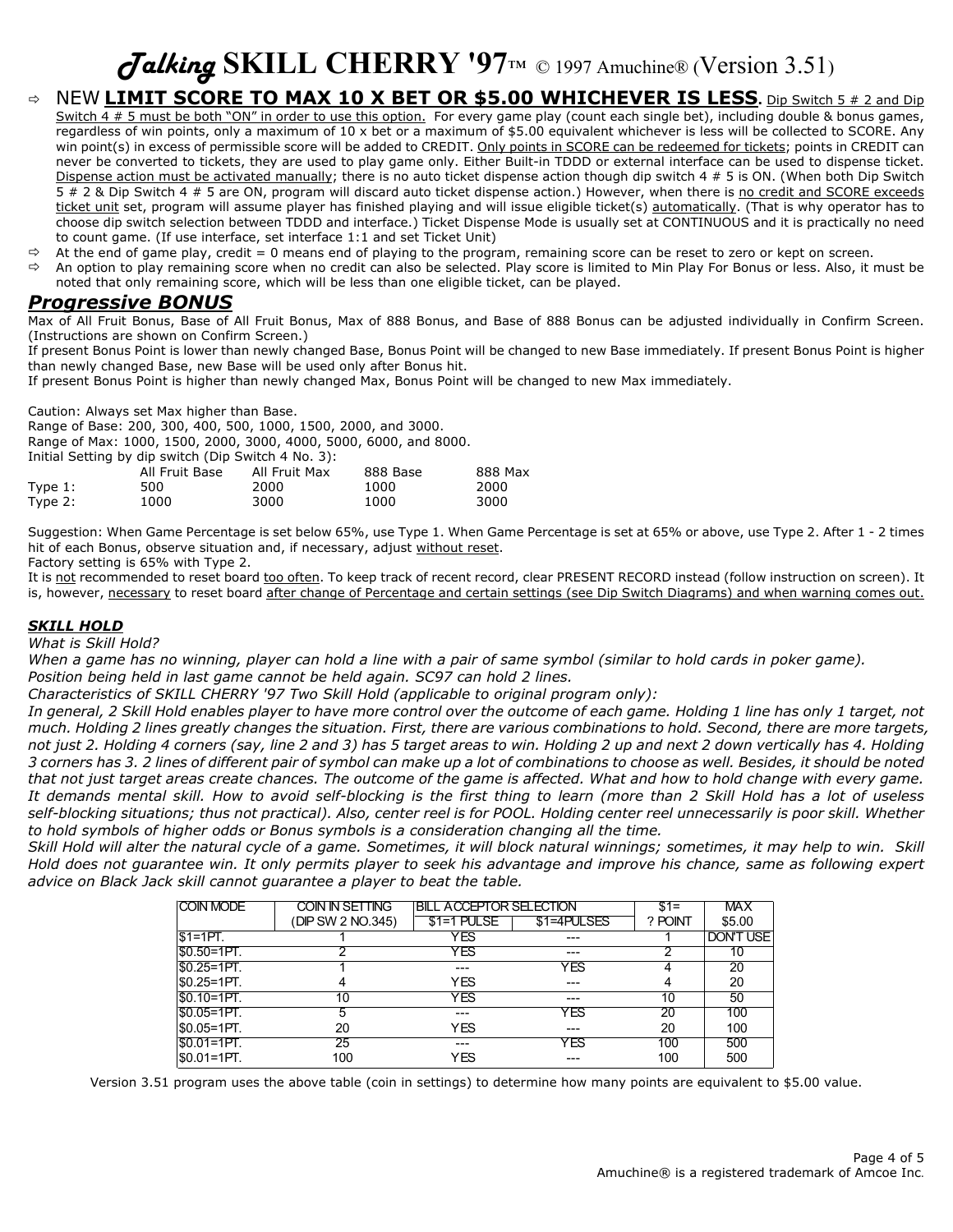## *Talking* **SKILL CHERRY '97**™ © 1997 Amuchine® (Version 3.51)



When connecting ticket dispenser, check manual of ticket dispenser. Colors may be different from above diagram. Thickness, width, and paper quality of ticket can affect accurate counting. Crumpled and used tickets cannot be used.

## Version 3.1 with Advanced Count Game Feature & new TDDD

Advanced Count game feature is used to regulate how many clear / ticket units can be issued per game played.

In older version of Count Game Feature (SC97 Ver. 3.0 & previous), it is fixed at 1 unit per game played. However, Advanced Count Game Feature is more flexible. It works in both Clear Switch out (interface board) and Ticket Dispenser Direct Drive (TDDD). It reads Ticket Dispense Mode (Dip Switch 4 #6 #7) selected to determine how many clear / ticket units can be issued per game played. Auto Ticket Dispense (Dip Switch 4 #5 -using SCORE) can also be used with Advanced Count Game Feature.

#### Example 1:

Ticket Dispense Mode = Max 5 tickets per game; Clear / Ticket Unit = 20; Auto Ticket Dispense = NO; Count Game = 10; Points = 1234. When activate Clear Switch or Ticket Out Button, 10 games x 5 tickets = max 50 tickets out, 50 tickets x 20 = 1000 points. Points left =  $1234-1000 = 234$ ; Count Game = 0.

### Example 2:

Ticket Dispense Mode = Max 5 tickets per game; Clear / Ticket Unit = 20; Auto Ticket Dispense = NO; Count Game = 53; Points = 1234. When activate Clear Switch or Ticket Out Button, 53 games x 5 tickets = max 265 tickets out, 265 tickets x 20 = 5300 points. However, Points is only 1234, less than eligible out. Thus, 1234 / 20 = 61 tickets; 60 tickets = 12 games; last 1 ticket = 1 game. Total 61 tickets out and 13 games deducted. Please note that the 13th game only gives out 1 ticket. (Always remember Max 5 tickets per game means it can be less but not over 5) Points left = 14. Count Game =  $40$ .

Example 3:

Ticket Dispense Mode = Max 5 tickets per game; Clear / Ticket Unit = 20; Auto Ticket Dispense = *YES*; Count Game = 53; *Score* = 185. (Use TDDD only)

Whenever *Score* equals to or greater than Clear / Ticket Unit, ticket dispenser will be activated automatically.

185 / 20 = 9 tickets; 5 tickets = 1 game; last 4 tickets = 1 game. Total 9 tickets out and 2 games deducted. Points left = 5. Count Game = 51.

The above examples use Max 5 tickets per game to illustrate the flexibility of Advanced Count Game Feature. It would be much simpler if using Max 1 ticket per game. However, there is actually a slight difference in choosing Max 5 tickets per game with Clear / Ticket Unit = 20 and Max 1 ticket per game with Clear / Ticket Unit  $= 100$ .

If there is only 80 points and player really wants to quit, the first combination will justify both the player and certain regulations; the second one is to enforce only the maximum permitted.

### What happens if running out of ticket during dispensing?

In case of Clear Switch with interface board, feedback through Service In (interface board 1 signal 1 pulse) will put points back to machine but NOT games deducted. This is a security measure to ensure Count Game can only be accumulated through actual game play and no other means. In case of TDDD, dispensing will stop automatically when out of ticket. **SC97 Version 3.1 has a revised TDDD that can memorize the status of dispensing**. When tickets are reloaded (machine off & on again) a message "CONTINUE LAST TICKET OUT?" will be shown. Press Ticket Out Button again to continue last ticket out process (better done by attendant; press START will skip the process and erase memory of last dispensing status). This newly added function is very useful in Count Game and Max 5 or 10 tickets per game.

Auto Ticket Dispense = YES will continue last ticket out automatically after reloading tickets (machine off & on again).

## Hopper Connection

See edge connector diagram. Jumper 12 (of latest release) must be changed to Hopper SSR position.



WARNING: REMOVAL OF ORIGINAL STICKERS ON BOARD VOIDS WARRANTY.